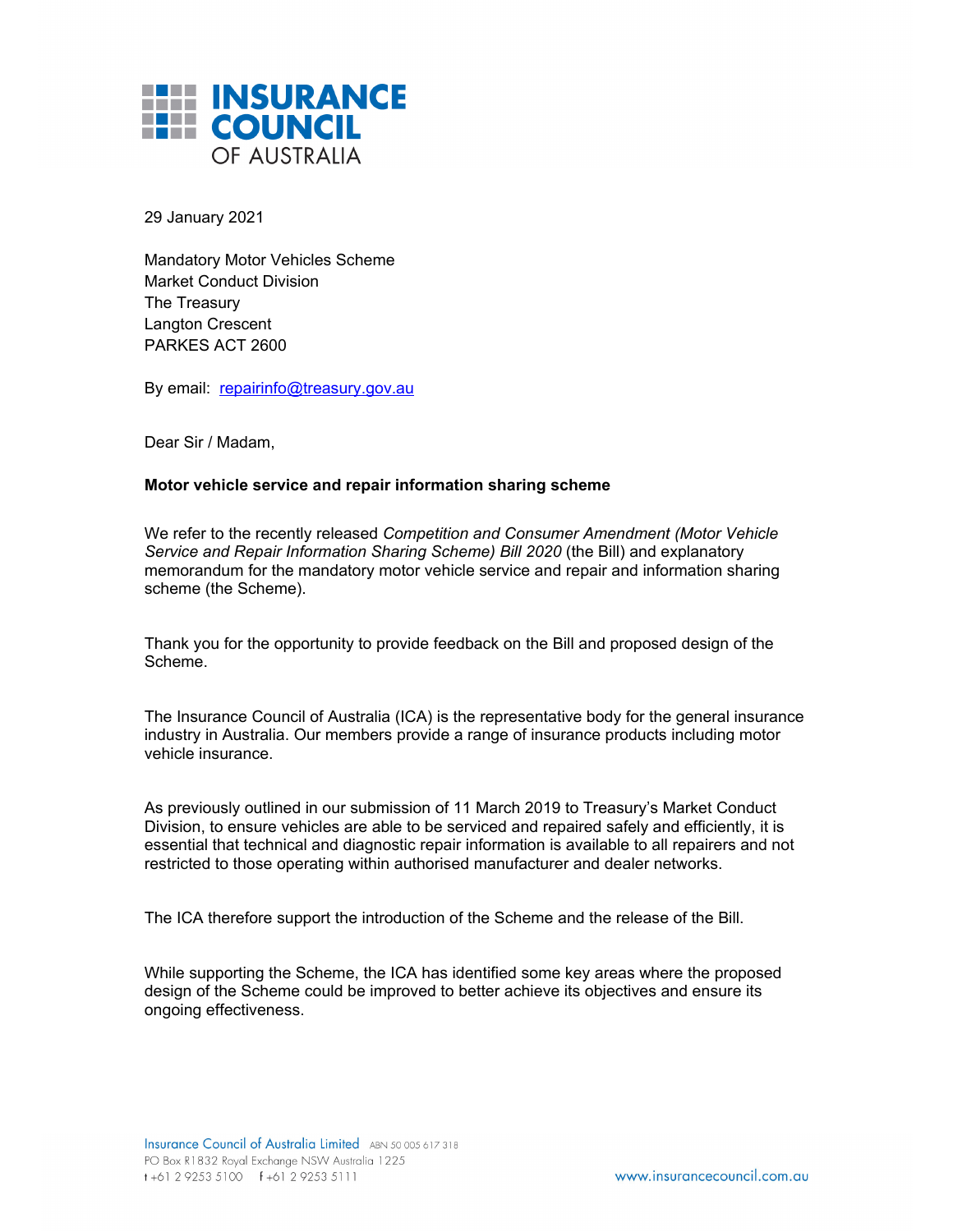

## **Greater Vehicle Coverage**

While welcoming the new obligations on data providers to provide information to repairers and registered training organisations, the ICA is of the view that the types of vehicles covered under the Scheme should be expanded.

As it is currently drafted, the Bill only appears to cover service and repair information relating to passenger and light motor vehicles (Schedule 1, Division 1, (1) (a) of the Bill).

It would be desirable if the Scheme covered service and repair information relating to other types of vehicles, including heavy vehicles and vehicles with advanced automated driving systems. This would provide for a more effective and comprehensive scheme that will better keep pace with new emerging car technology.

Similarly, the very broad meaning of 'safety information' contained in the Bill, which includes information relating hybrid or electric propulsion systems (located on page 8 of the Bill) may have the effect of restricting independent repairers' ability to access information to repair electric and hybrid vehicles.

Given the forecast imminent growth in the take up of electric vehicles in Australia, the ICA suggest that it may be more appropriate to incorporate these definitions/meanings within the Scheme rules. This would not only cater to the growth in new vehicle technology but also allow the Scheme to be more adaptable and avoid any unnecessary information sharing restrictions.

As outlined in our March 2019 submission, where there is a genuine need to restrict information for safety reasons, restrictions can be managed through appropriate vetting and traceability of users, as has successfully occurred in mandatory sharing schemes that operate overseas.

## **Telematics**

We note the Bill specifically states that the information sharing scheme will not apply to telemetry (Schedule 1, Part 1 (2) (d) of the Bill). To ensure the long-term effectiveness of the Scheme the ICA is of the view that telematics should be included within the Scheme.

Almost all new vehicles are now capable of transmitting data via telematics. While this data can currently be accessed through a vehicle's on-board diagnostics outlet, advances in design and technology may see this information being stored remotely, creating a new access to information barrier for independent repairers and RTO's. Therefore, the ICA believe it is necessary that telematics be included in the Scheme to ensure diagnostic information can continue to be accessible.